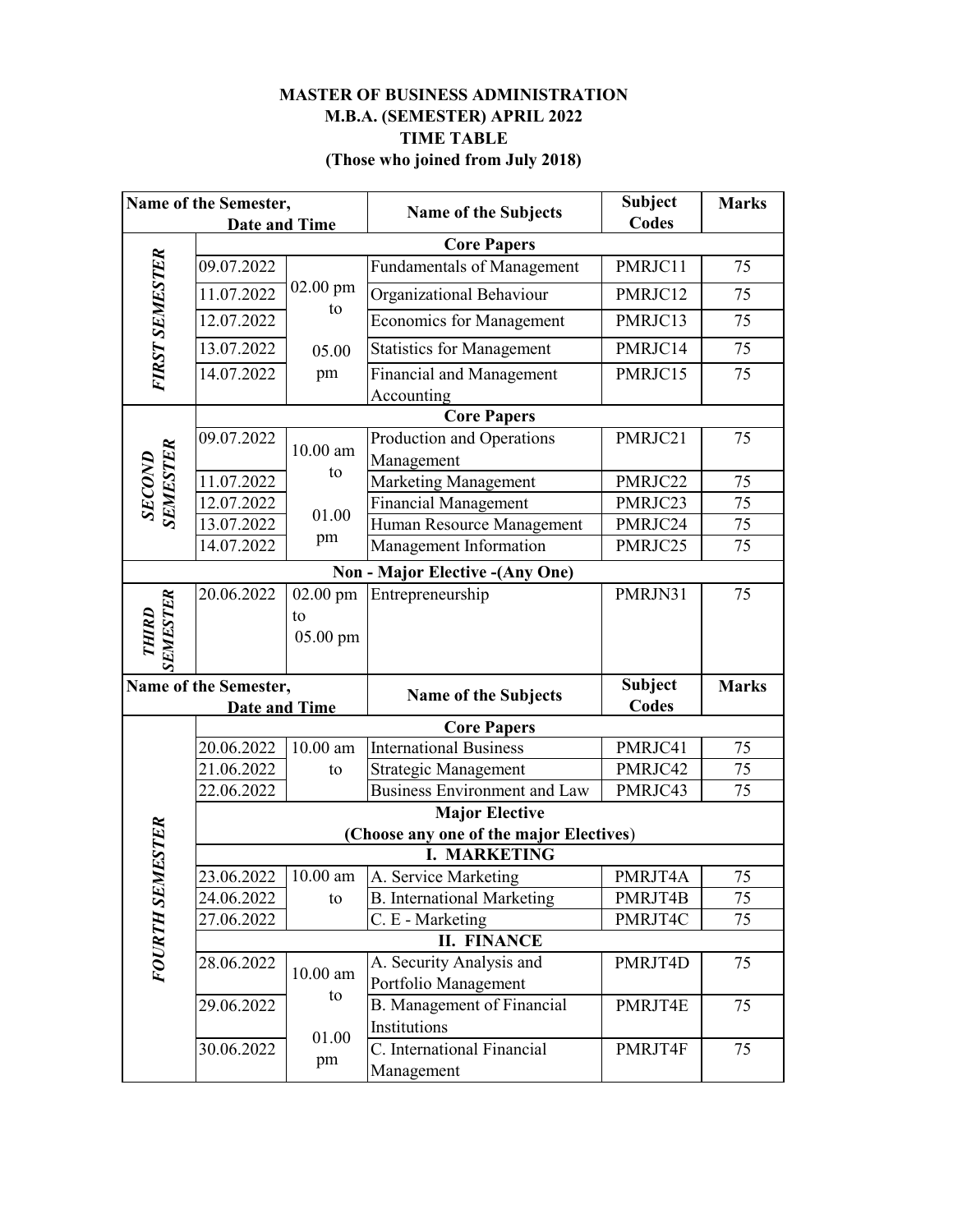| Name of the Semester, |                            |              | <b>Name of the Subjects</b>        | <b>Subject</b> | <b>Marks</b> |  |  |  |
|-----------------------|----------------------------|--------------|------------------------------------|----------------|--------------|--|--|--|
| <b>Date and Time</b>  |                            |              |                                    | Codes          |              |  |  |  |
| FOURTH SEMESTER       | <b>III. HUMAN RESOURCE</b> |              |                                    |                |              |  |  |  |
|                       | 01.07.2022                 |              | A. Organisational Development      | PMRJT4G        | 75           |  |  |  |
|                       |                            | $10.00$ am   | and Change Management              |                |              |  |  |  |
|                       | 02.07.2022                 | to           | <b>B. Strategic Human Resource</b> | PMRJT4H        | 75           |  |  |  |
|                       |                            | 01.00<br>pm  | Management                         |                |              |  |  |  |
|                       | 04.07.2022                 |              | C. International Human             | PMRJT4J        | 75           |  |  |  |
|                       |                            |              | <b>Resource Management</b>         |                |              |  |  |  |
|                       | <b>IV. SYSTEM</b>          |              |                                    |                |              |  |  |  |
|                       |                            | $10.00$ am   | A. Emerging Trends                 | PMRJT4K        | 75           |  |  |  |
|                       | 05.07.2022                 | to           | <b>Information Technology</b>      |                |              |  |  |  |
|                       | 06.07.2022                 |              | <b>B. Computer Networks</b>        | PMRJT4L        | 75           |  |  |  |
|                       | 07.07.2022                 | 01.00        | C. Modeling and Simulation         | PMRJT4M        | 75           |  |  |  |
|                       | <b>V. PRODUCTION</b>       |              |                                    |                |              |  |  |  |
|                       | 08.07.2022                 | $10.00$ am   | A. Production Planning and         | PMRJT4N        | 75           |  |  |  |
|                       |                            | to           | Control                            |                |              |  |  |  |
|                       |                            |              |                                    |                |              |  |  |  |
|                       |                            | <u>በ1 በበ</u> |                                    |                |              |  |  |  |

 **Controller of Examinations i/c**